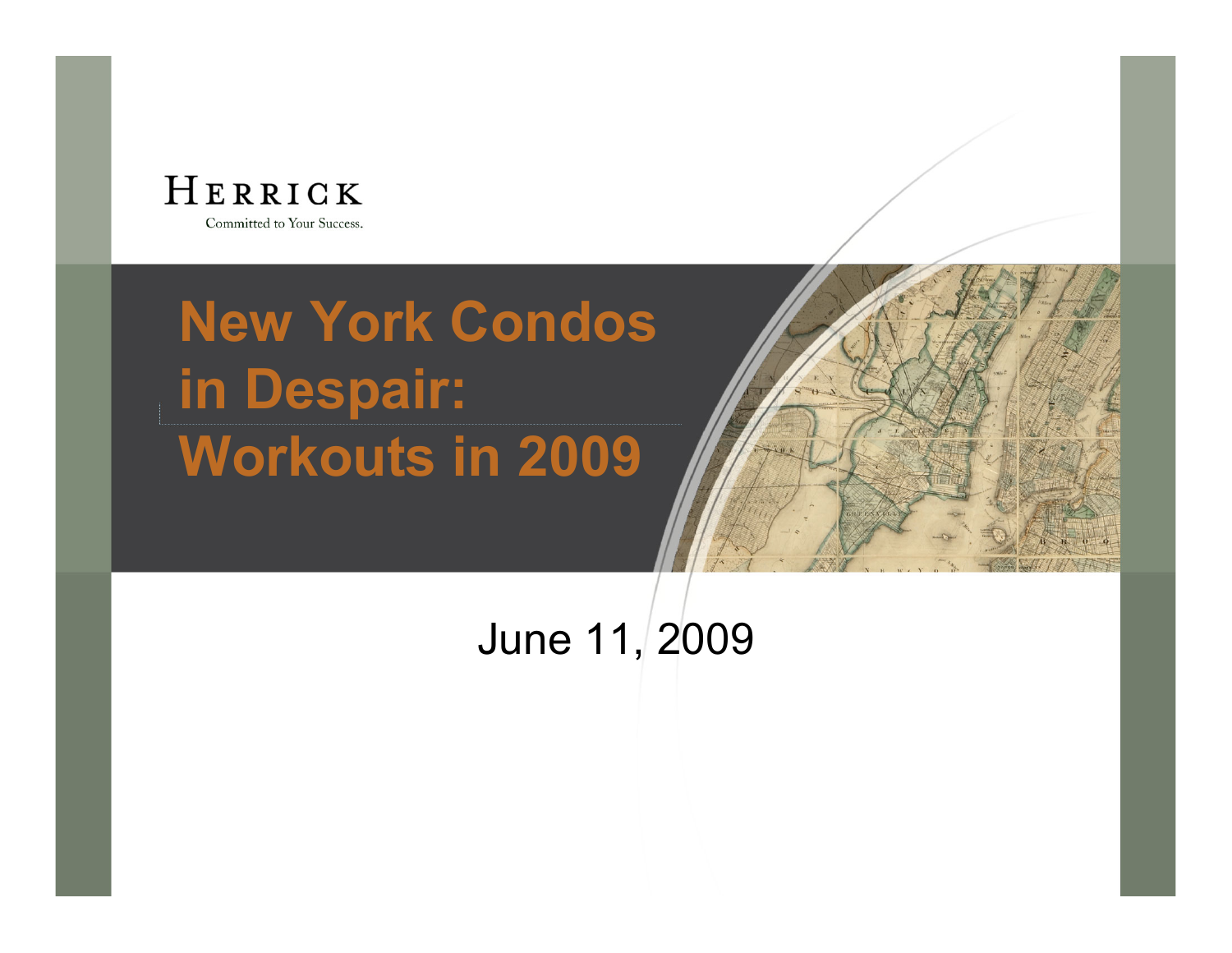

# **The Law: Martin Act**

- New York's securities law
- Sponsor must register all public offerings of condos with the AG
- Sponsors have duty to fully disclose all material facts
- The AG enforces the act
- Sponsor principals are personally liable in AG actions
- The AG currently favors mediation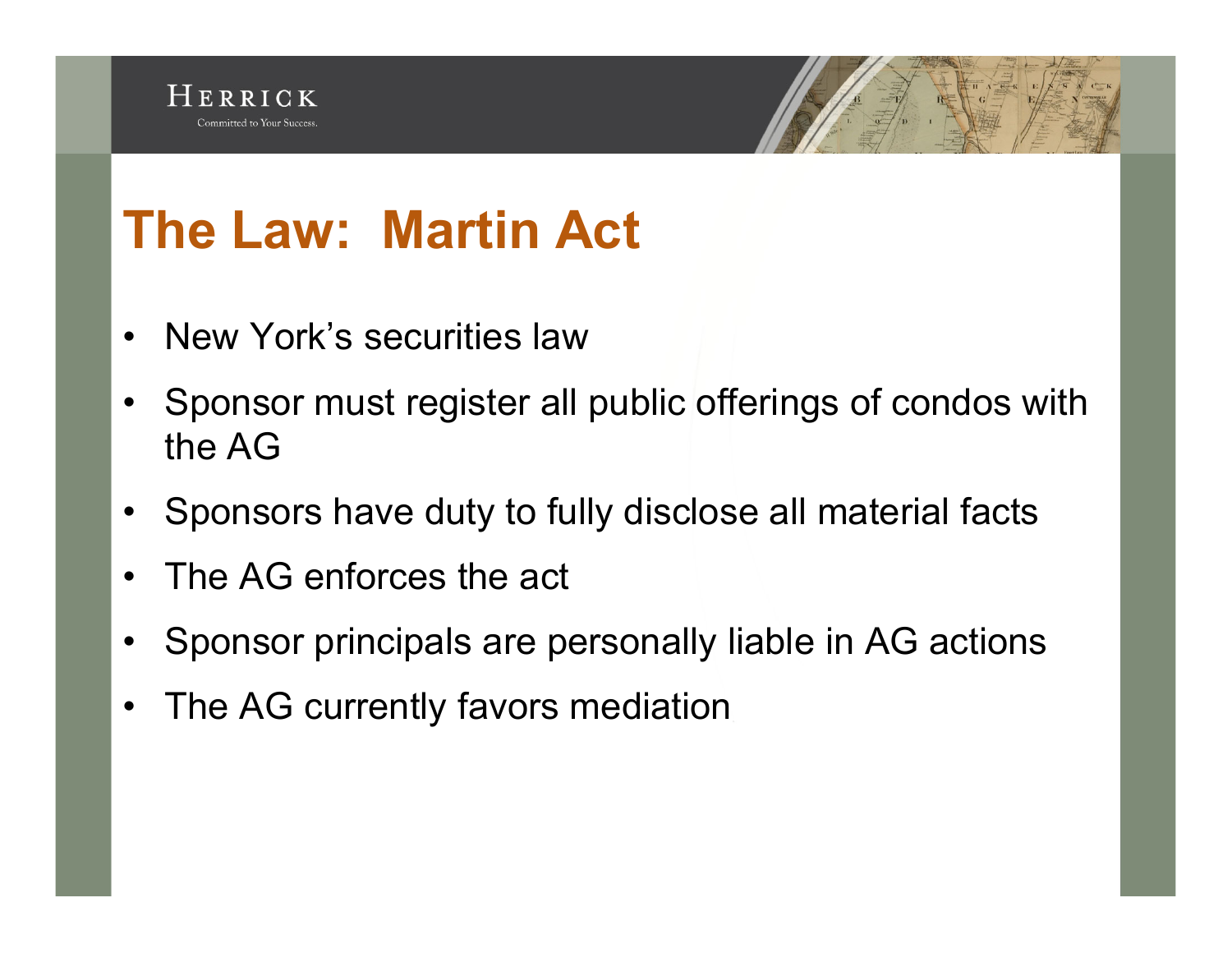## **The Practice: AG Has Significant Influence Over Offerings**

- May mandate offers of rescission
- Arbitrates disputes concerning the disposition of down payments following failure to close
- May involve itself in foreclosure actions
- Will bar attempts to make a public offering of units by receivers during a foreclosure action
- Might mandate rescission at a project because of another failed project by the same developer
- Will mediate the issue of whether a successor sponsor must fully complete the project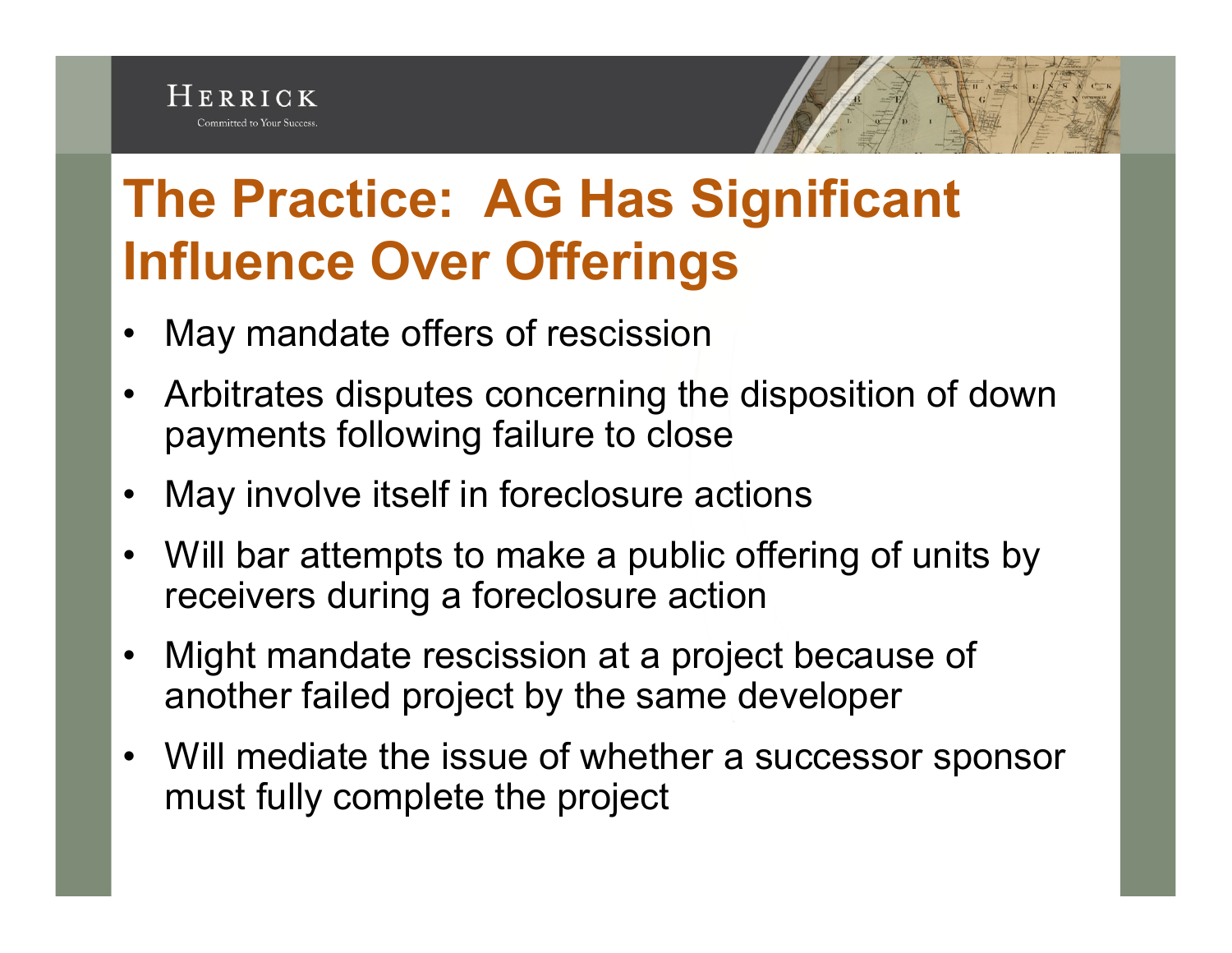



- Can the project physically be completed as originally planned?
- Can the developer be relied upon if it is likely to lose all its equity?
- Can sufficient condo units still be sold?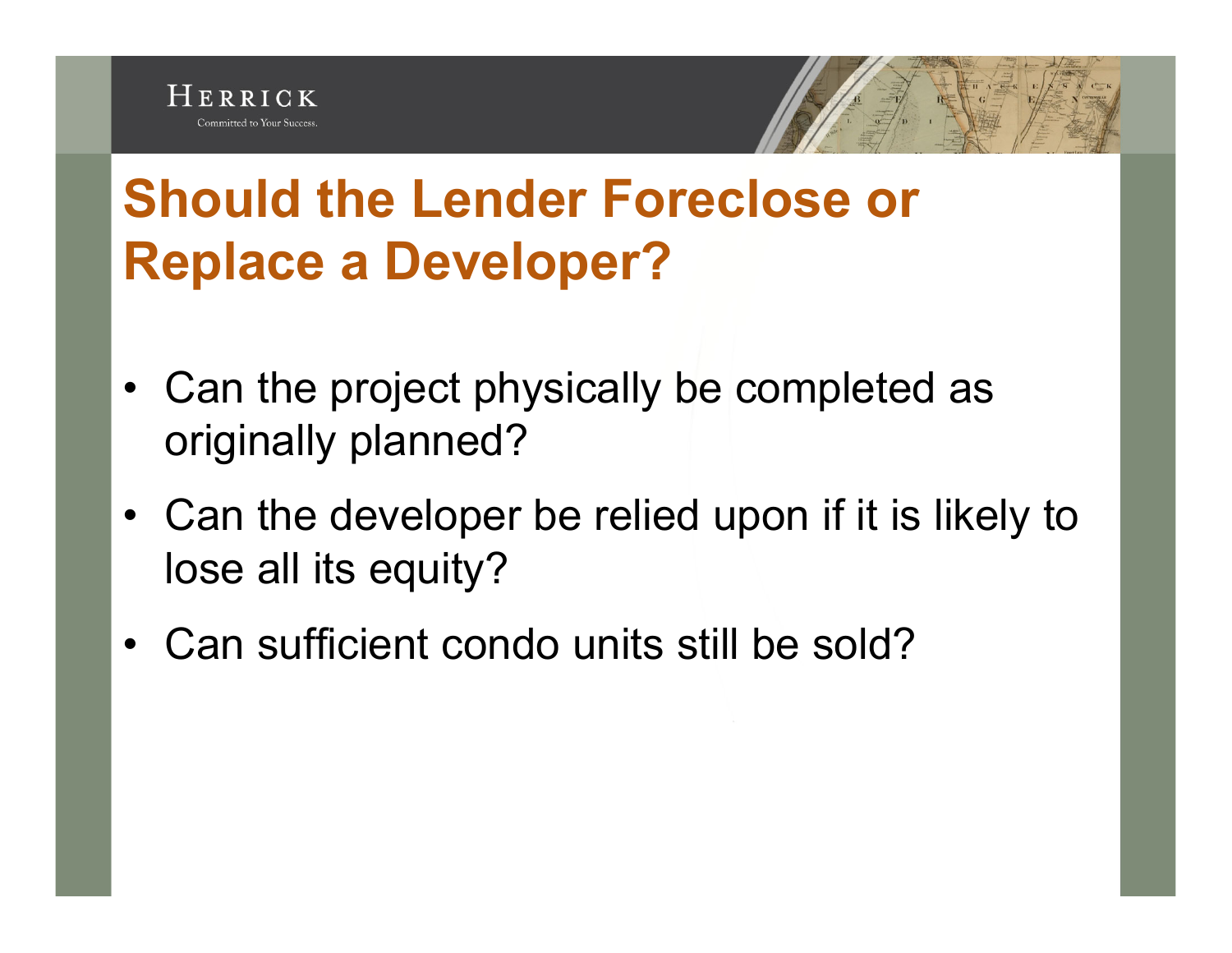



- Does the FNMA 70% sale requirement create a barrier?
- Can and should the construction lender open its loan window?
- Will the AG mandate rescission?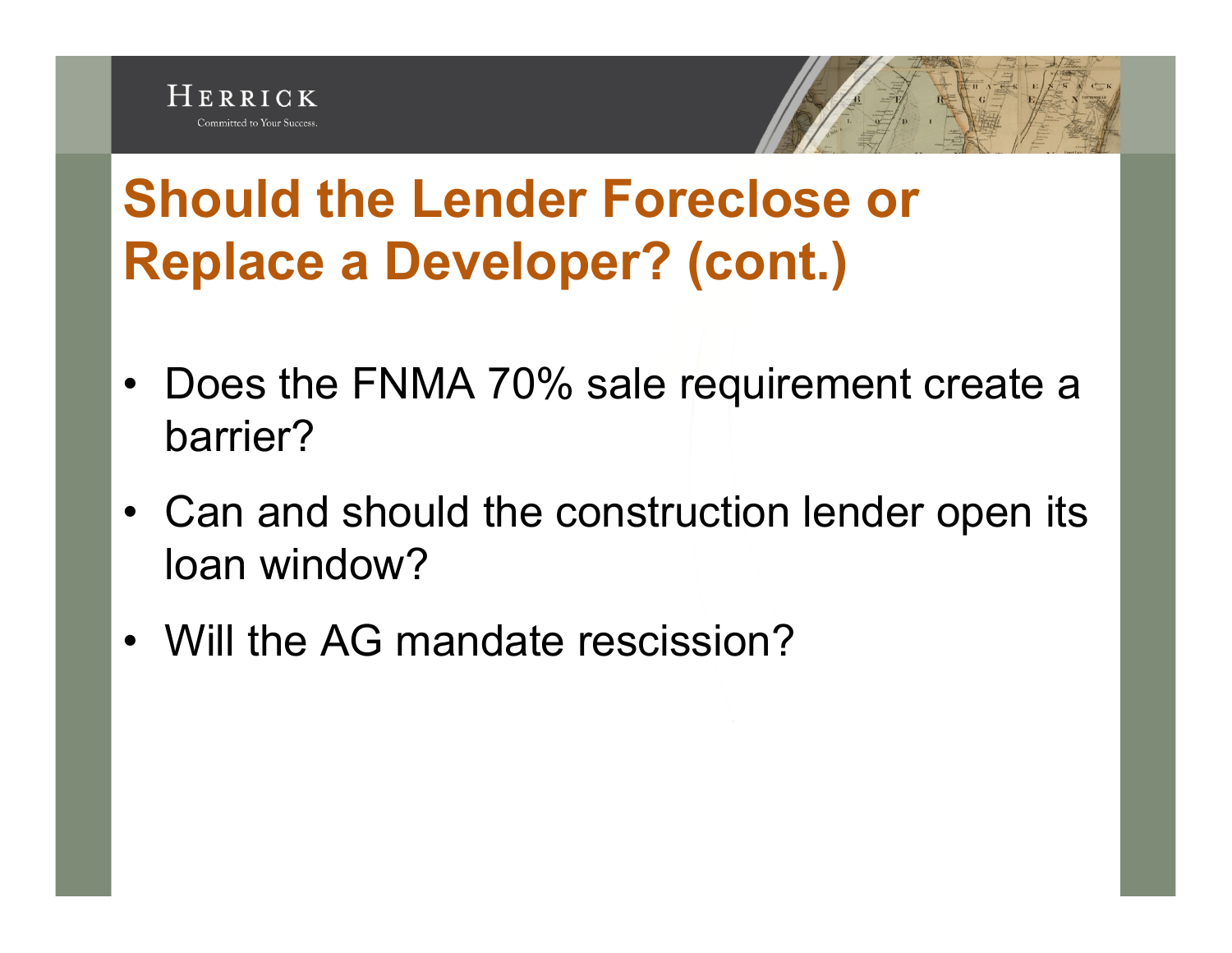

#### **Should the Lender Foreclose or Replace a Developer? (cont.)**

- What is necessary to put potential purchasers' minds at ease to sell units?
- Will the lender be better off allowing a condo to be formed or renting the entire project?
- Can the units be temporarily rented?
- What is the lender's view?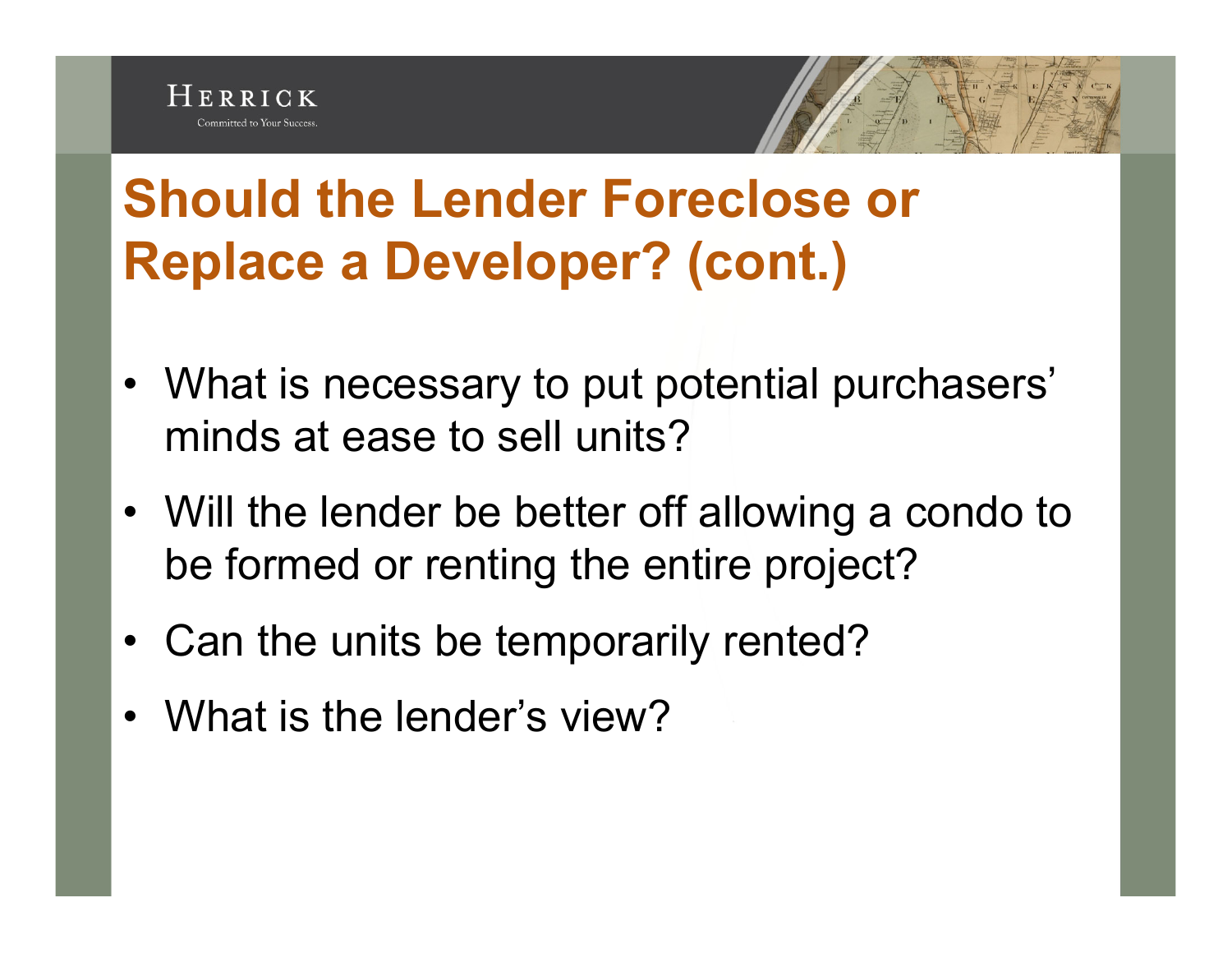# **Due Diligence**

- Determine the legal status of the project
- Analyze the financials of the project
- Review the physical condition
- Evaluate the offering plan and amendments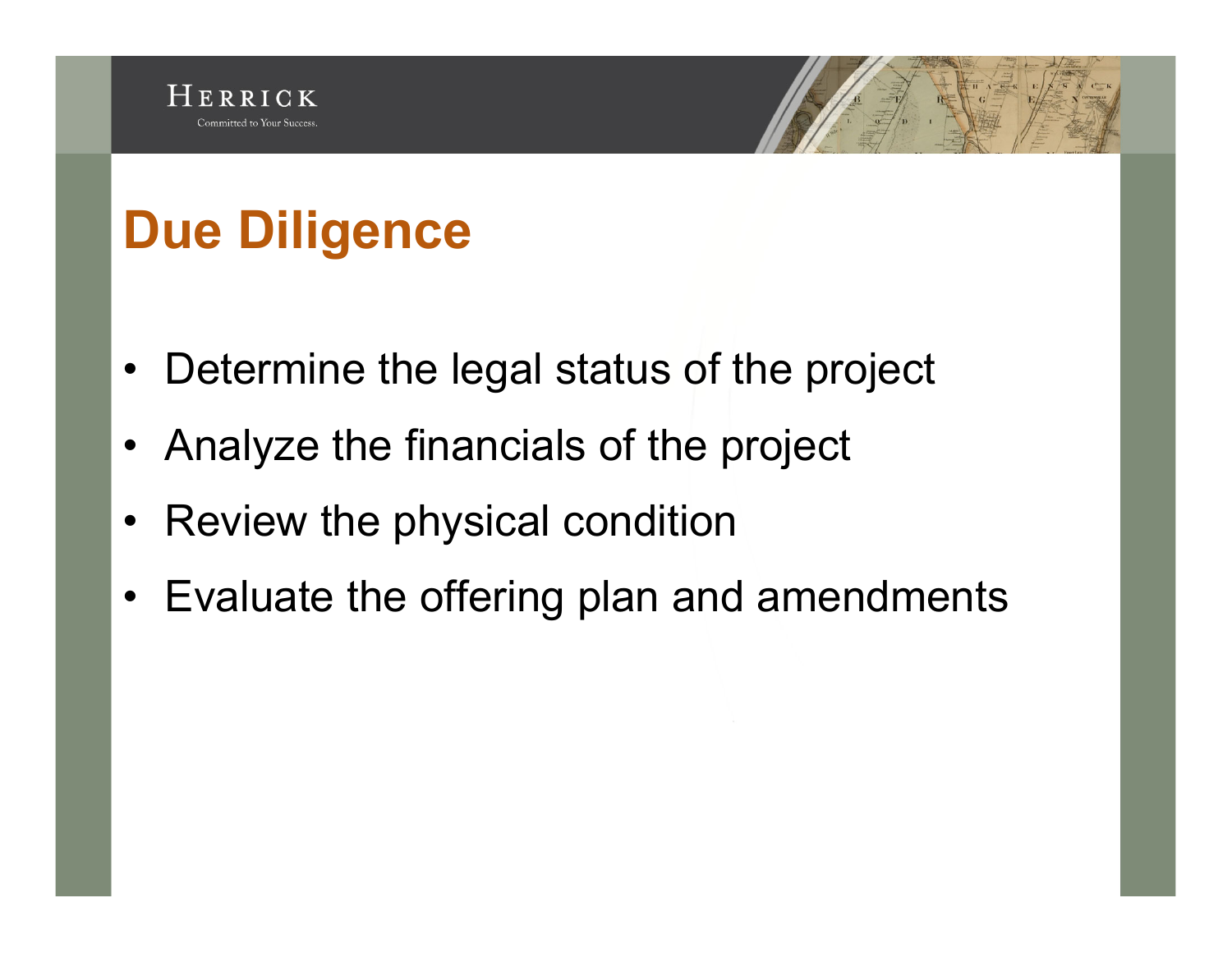

- Understand the legal position of the purchasers, contract vendees and tenants
- Contact the AG to determine its position
- Determine if sponsor is in compliance with Interstate Land Sales Full Disclosure Act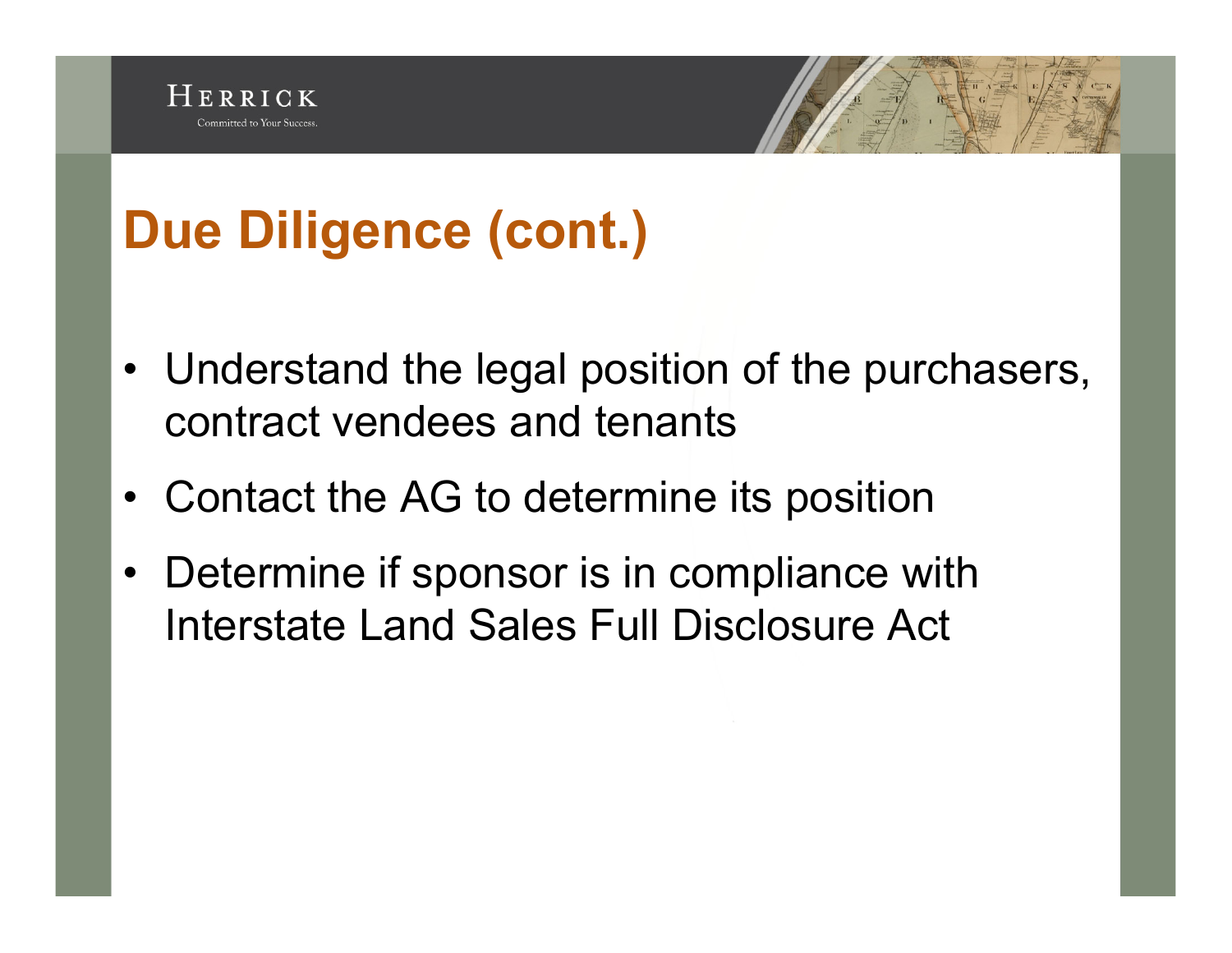# **If the Sponsor Must Be Replaced**

#### • Foreclosure

- More time and expense
- ـ Offer and acceptance of rescission more likely
- ـ Sales effort will lose momentum
- Expect an AG investigation
- ـ Should wipe out mechanics liens
- Deed in lieu or sale to a third party
	- ـ Offer or acceptance of rescission less likely
	- ـ Subordinate liens remain of record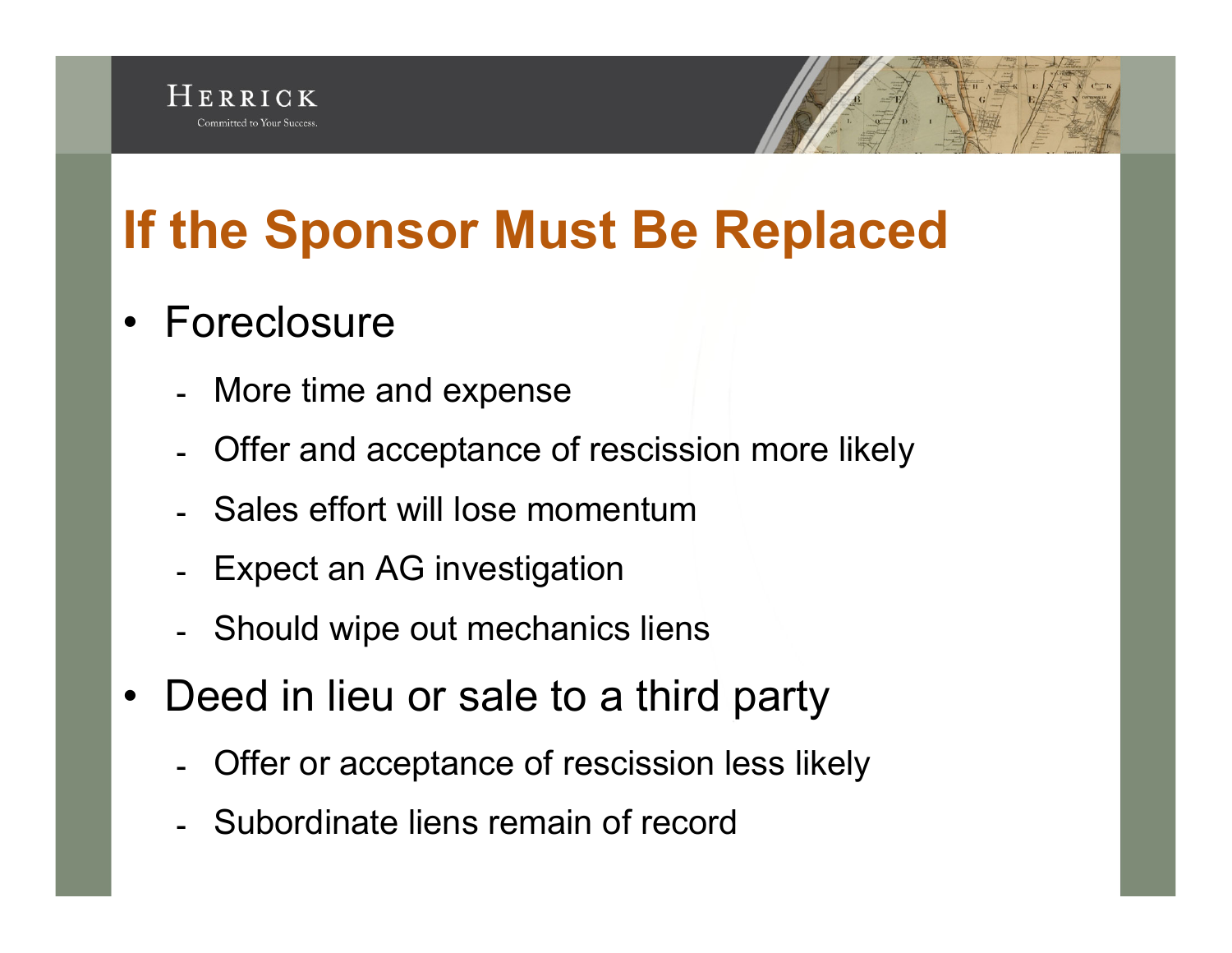#### HERRICK Committed to Your Success

#### **Should Project Be Converted to a Rental?**

- Requires the plan not have been declared effective
- Review tax exemption status
- Review proposed state legislation
- Future conversion will be much more difficult than a new construction plan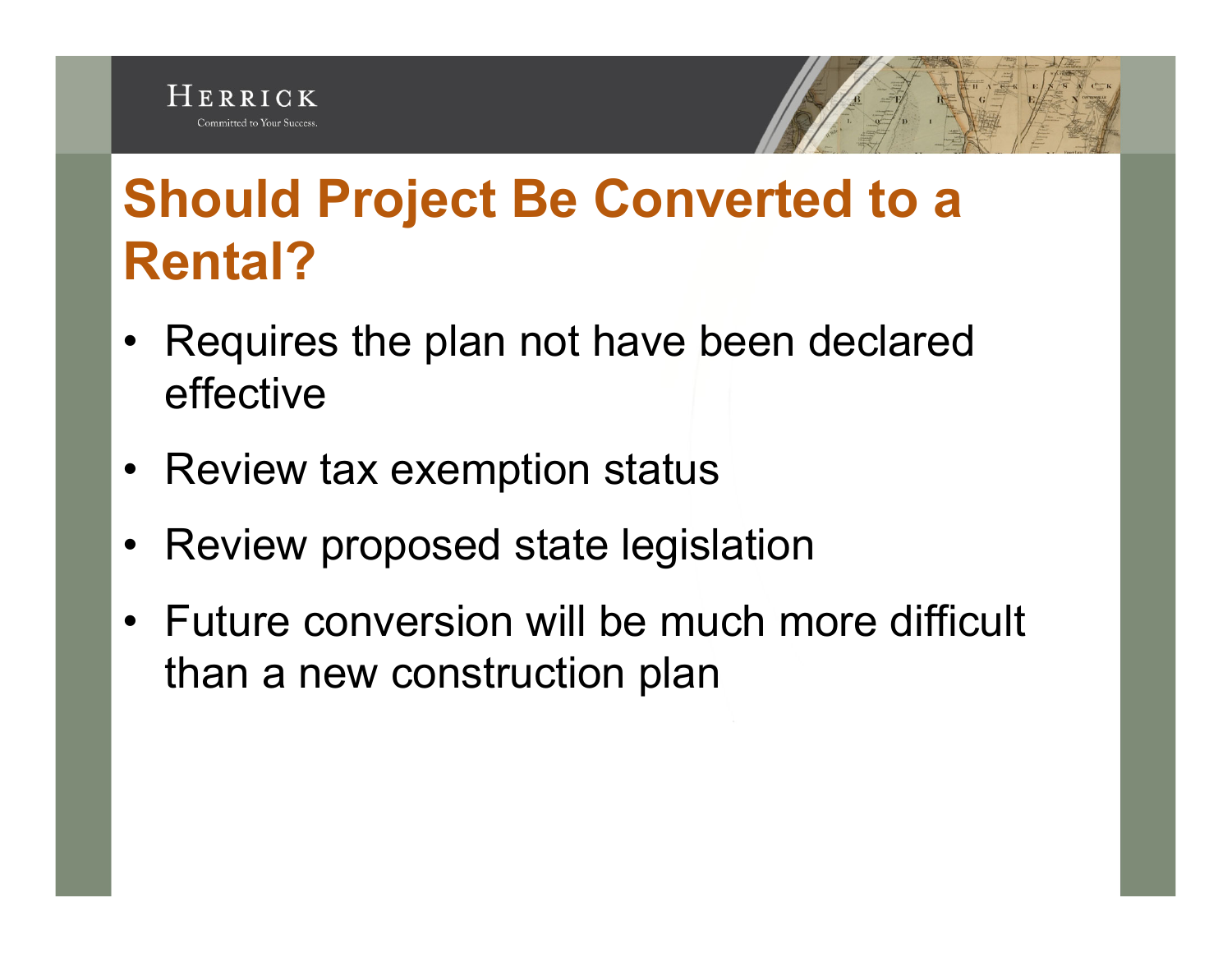## **Should the Plan Be Declared Effective?**

- Some units sold, remainder rented
	- ـ Can and should the sponsor be kept in place temporarily?
	- ـ Is the offering plan written to permit unlimited renting?
	- ـ 15% of the units must be in contract
	- ـ Evaluate tactics to encourage contracts
	- ـ More likely for a condo to avoid rent restrictions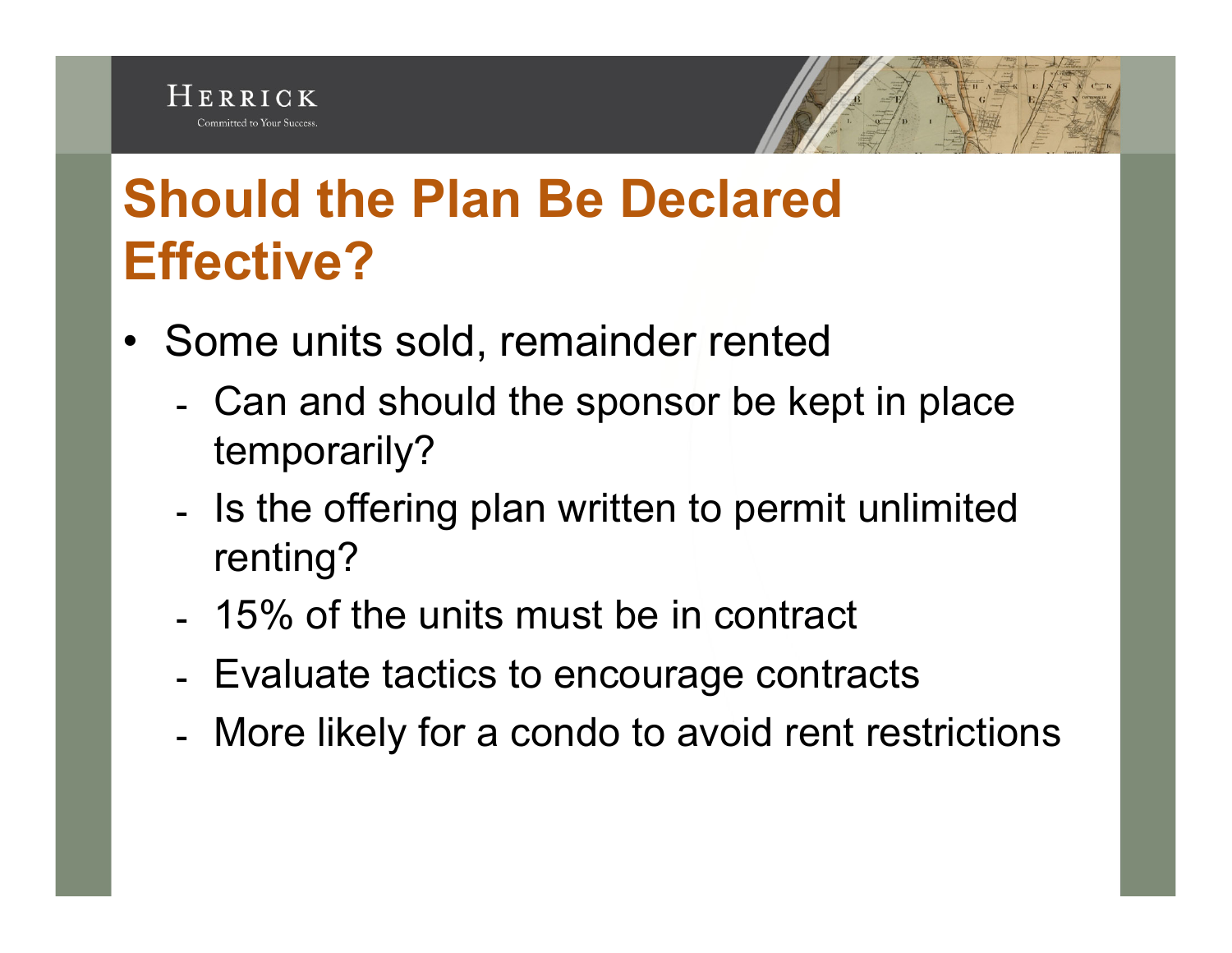

## **Taking Over: Resolving Development Issues**

- Establish how responsibility under the Martin Act will be allocated
- Determine how the project will be completed or changed
- If the project is continued, determine staffing issues
- Determine if it makes more sense to sell the loan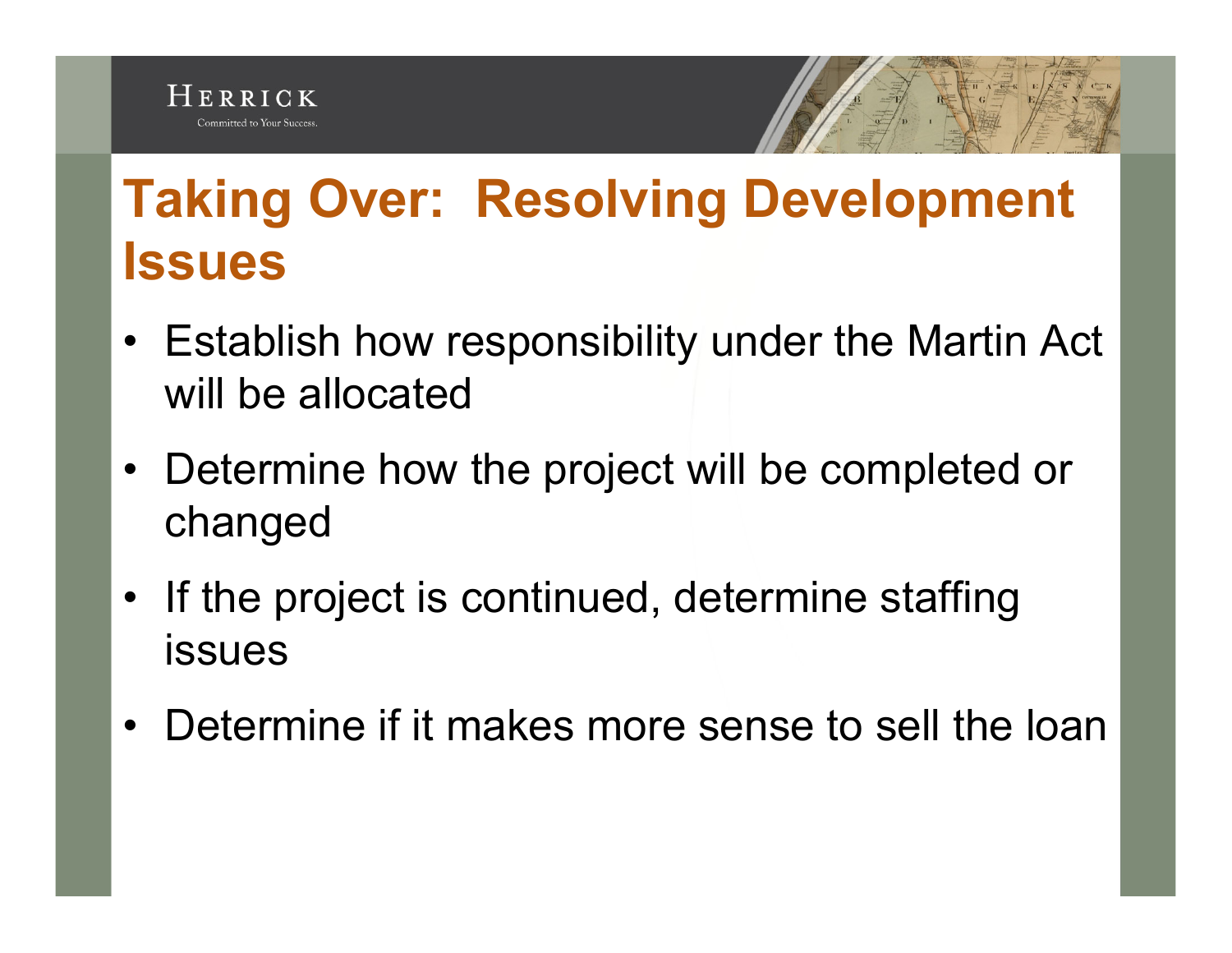## **Overview of Section 421a Program**

- Enacted in 1971
- Integral part of new construction costs
- Completion of construction
	- ـ 36-month rule
	- ـ Proposed rules may permit a mortgage foreclosure to extend beyond 36 months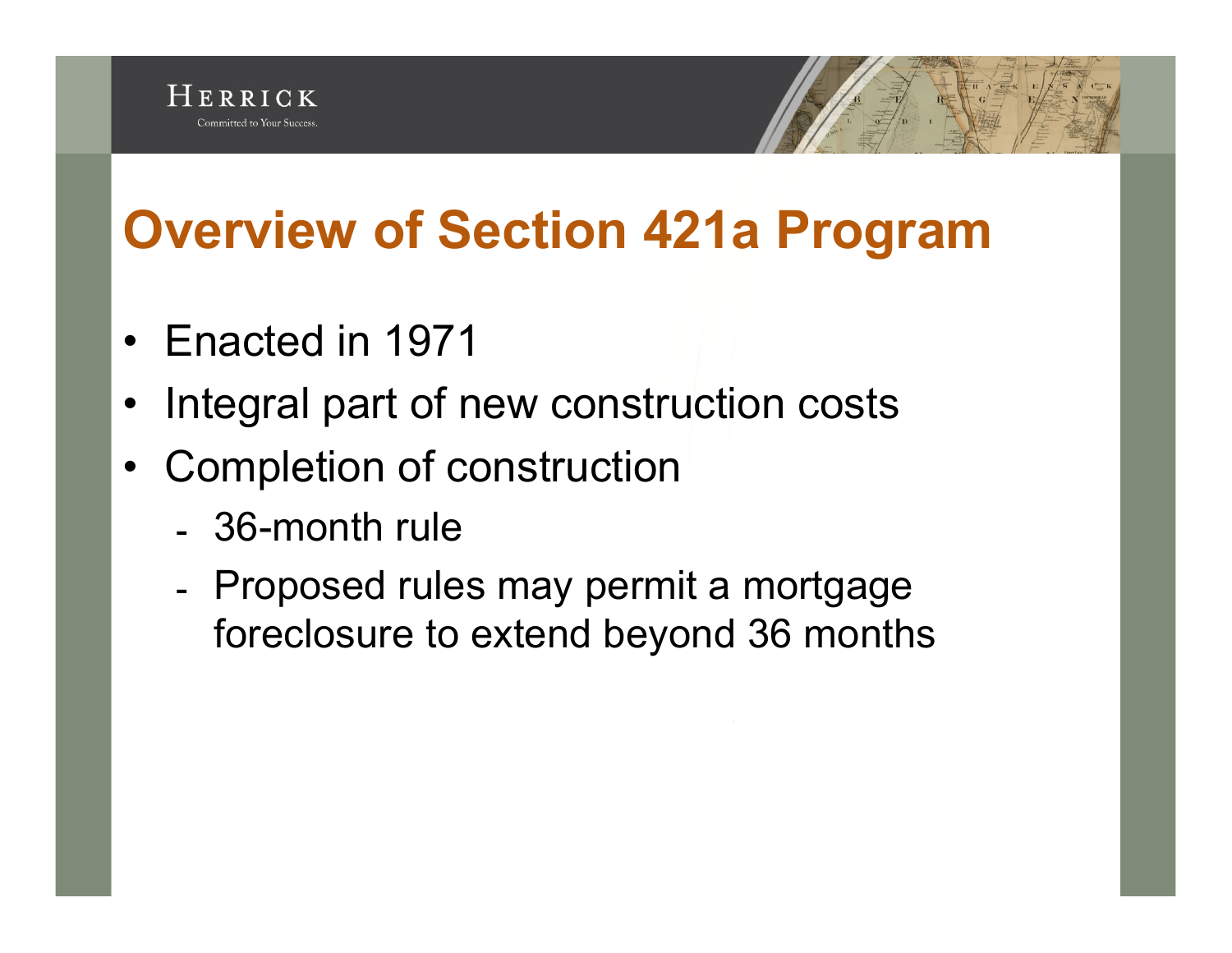

- Conversion from condo/co-op to rental under Section 421a
	- ـ Rent stabilization
	- ـ Rent stabilization rider for all Section 421a leases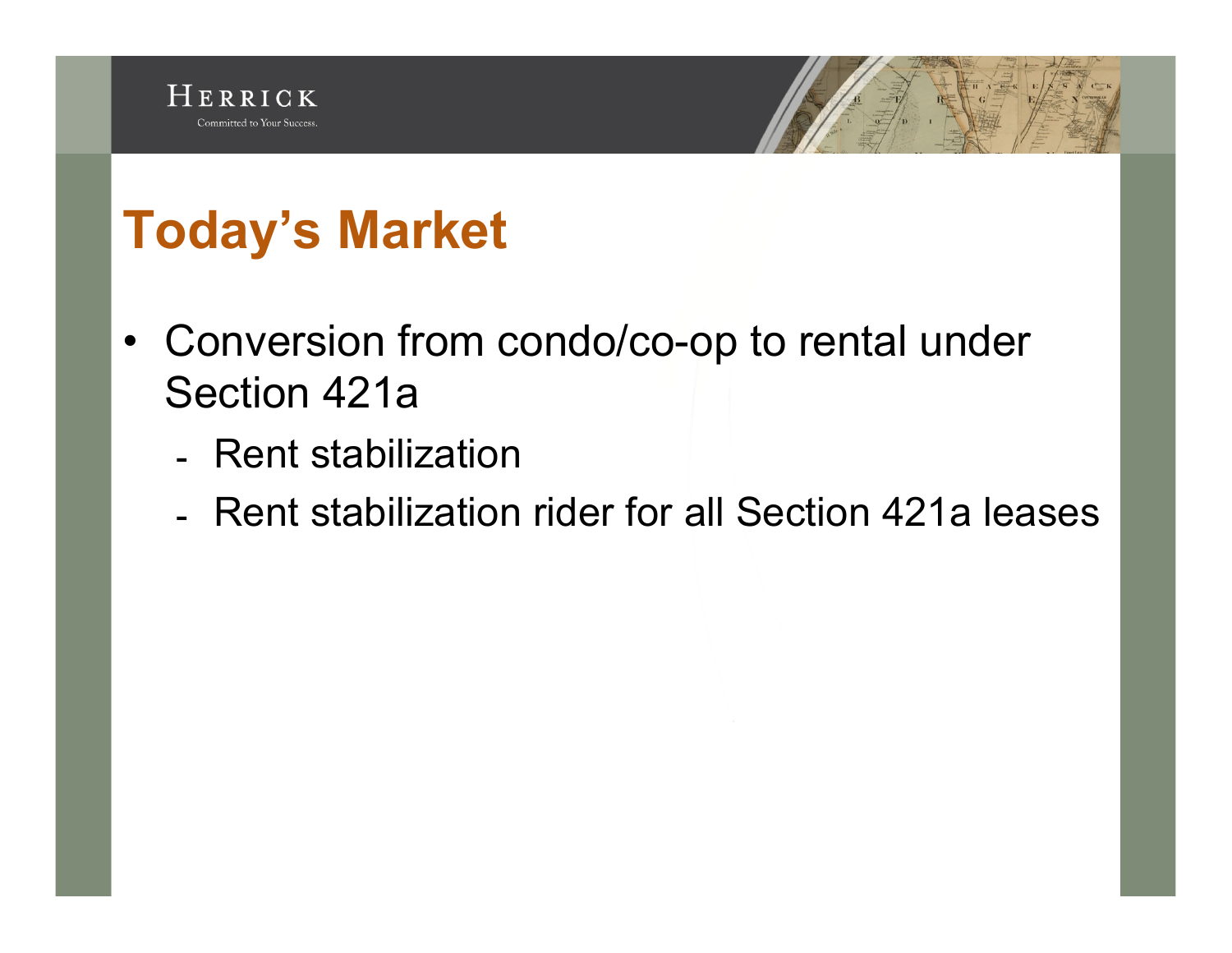#### **Today's Market (cont.)**

- HPD permits 421a applicants to be amended from condo/co-op to rental provided:
	- ـ HPD sets rents according to complex formula
	- ـ HPD approved rents may be in excess of today's market rents
	- ـ HPD process to amend existing Section 421a application from condo to rental
	- ـ Preferential rent v. legal maximum rents established by HPD
	- ـ Rent increases under existing statute proposed new statute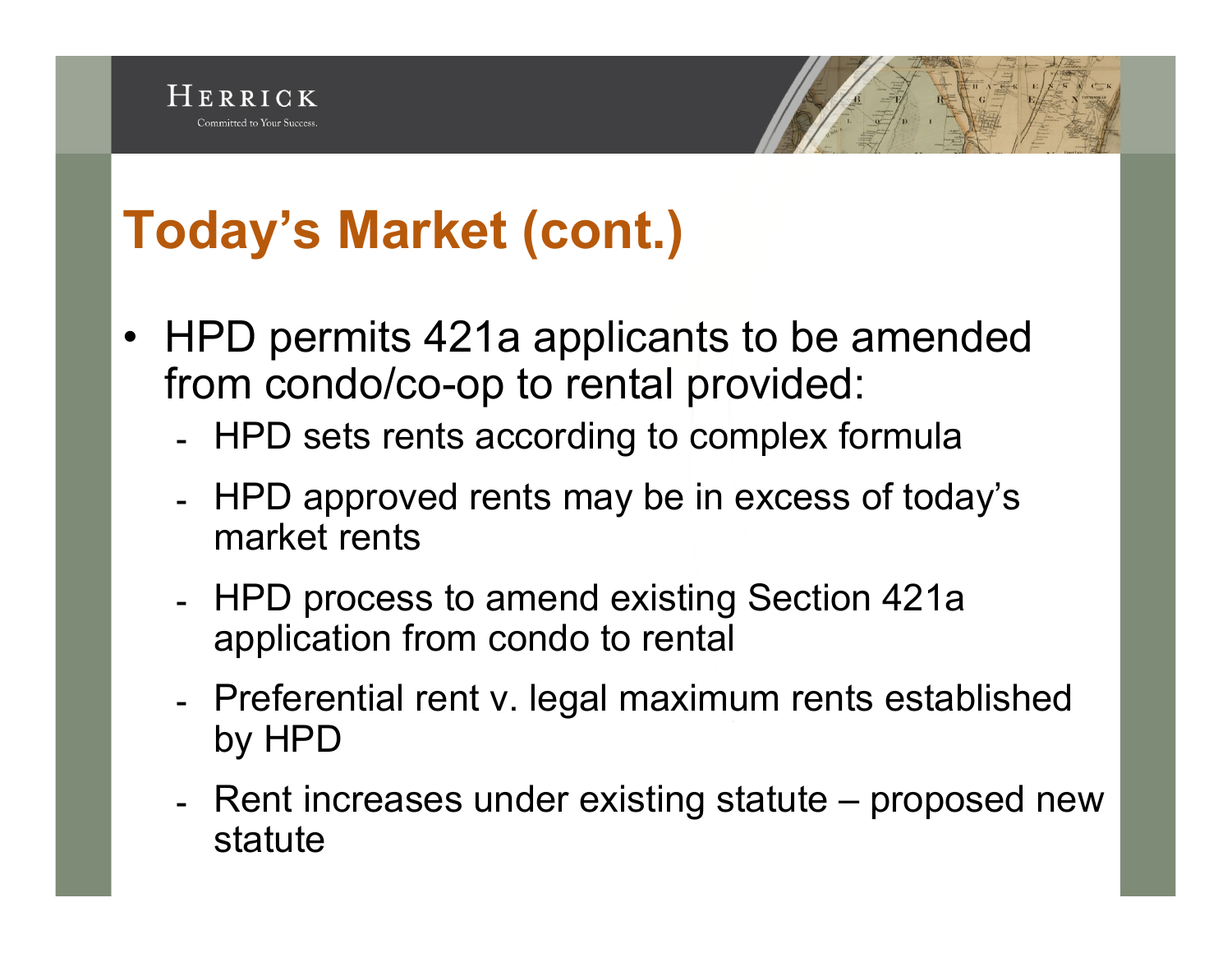## **Heads-up: Potential New York State Legislative Actions**

- Change method of rent stabilized lease increases using preferential rather than legal maximum rent as basis
- Possible delegation to New York City Council
- Current Section 421a legislation sunsets on December 28, 2010